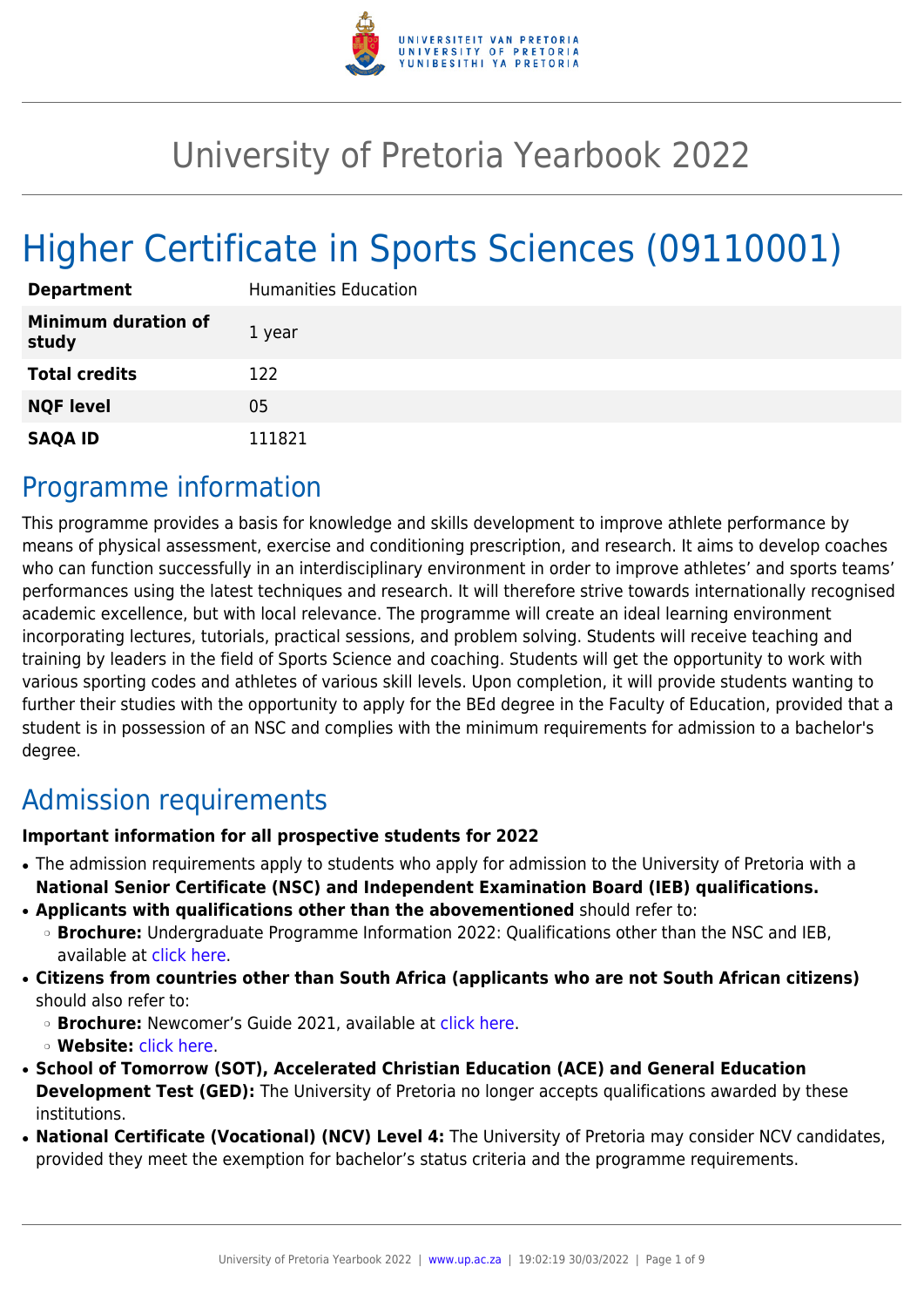

### **Transferring students**

A transferring student is a student who, at the time of application for a degree programme at the University of Pretoria (UP) –

● is a registered student at another tertiary institution, **or** was previously registered at another tertiary institution and did not complete the programme enrolled for at that institution, and is not currently enrolled at a tertiary institution, **or** has completed studies at another tertiary institution, but is not currently enrolled at a tertiary institution, **or** has started with tertiary studies at UP, then moved to another tertiary institution and wants to be readmitted at UP.

A transferring student will be considered for admission based on

- an NSC or equivalent qualification with exemption to bachelor's or diploma studies (whichever is applicable); **and** meeting the minimum faculty-specific subject requirements at NSC or tertiary level; **or** having completed a higher certificate at a tertiary institution with faculty-specific subjects/modules passed (equal to or more than 50%), as well as complying with faculty rules on admission;
- previous academic performance (must have passed all modules registered for up to the closing date of application ) or as per faculty regulation/promotion requirements;
- a certificate of good conduct.

**Note:** Students who have been dismissed at the previous institution due to poor academic performance, will not be considered for admission to UP.

#### **Returning students**

A returning student is a student who, at the time of application for a degree programme –

● is a registered student at UP, and wants to transfer to another degree at UP, **or** was previously registered at UP and did not complete the programme enrolled for, and did not enrol at another tertiary institution in the meantime (including students who applied for leave of absence), **or** has completed studies at UP, but is not currently enrolled or was not enrolled at another tertiary institution after graduation.

A returning student will be considered for admission based on

- an NSC or equivalent qualification with exemption to bachelor's or diploma studies (whichever is applicable); **and** meeting the minimum faculty-specific subject requirements at NSC or tertiary level; **or** previous academic performance (should have a cumulative weighted average of at least 50% for the programme enrolled for);
- having applied for and was granted leave of absence.

**Note:** Students who have been excluded/dismissed from a faculty due to poor academic performance may be considered for admission to another programme at UP. The Admissions Committee may consider such students if they were not dismissed more than twice. Only ONE transfer between UP faculties will be allowed, and a maximum of two (2) transfers within a faculty.

#### **Important faculty-specific information on undergraduate programmes for 2022**

- The closing date is an administrative admission guideline for non-selection programmes. Once a non-selection programme is full and has reached the institutional targets, then that programme will be closed for further admissions, irrespective of the closing date. However, if the institutional targets have not been met by the closing date, then that programme will remain open for admissions until the institutional targets are met.
- The following persons will be considered for admission to the Higher Certificate in Sports Science Education: Candidates who are in possession of a certificate that is deemed by the University to be equivalent to the required National Senior Certificate with university or diploma endorsement; candidates who are graduates from another tertiary institution or have been granted the status of a graduate of such an institution; and candidates who are graduates of another faculty at the University of Pretoria.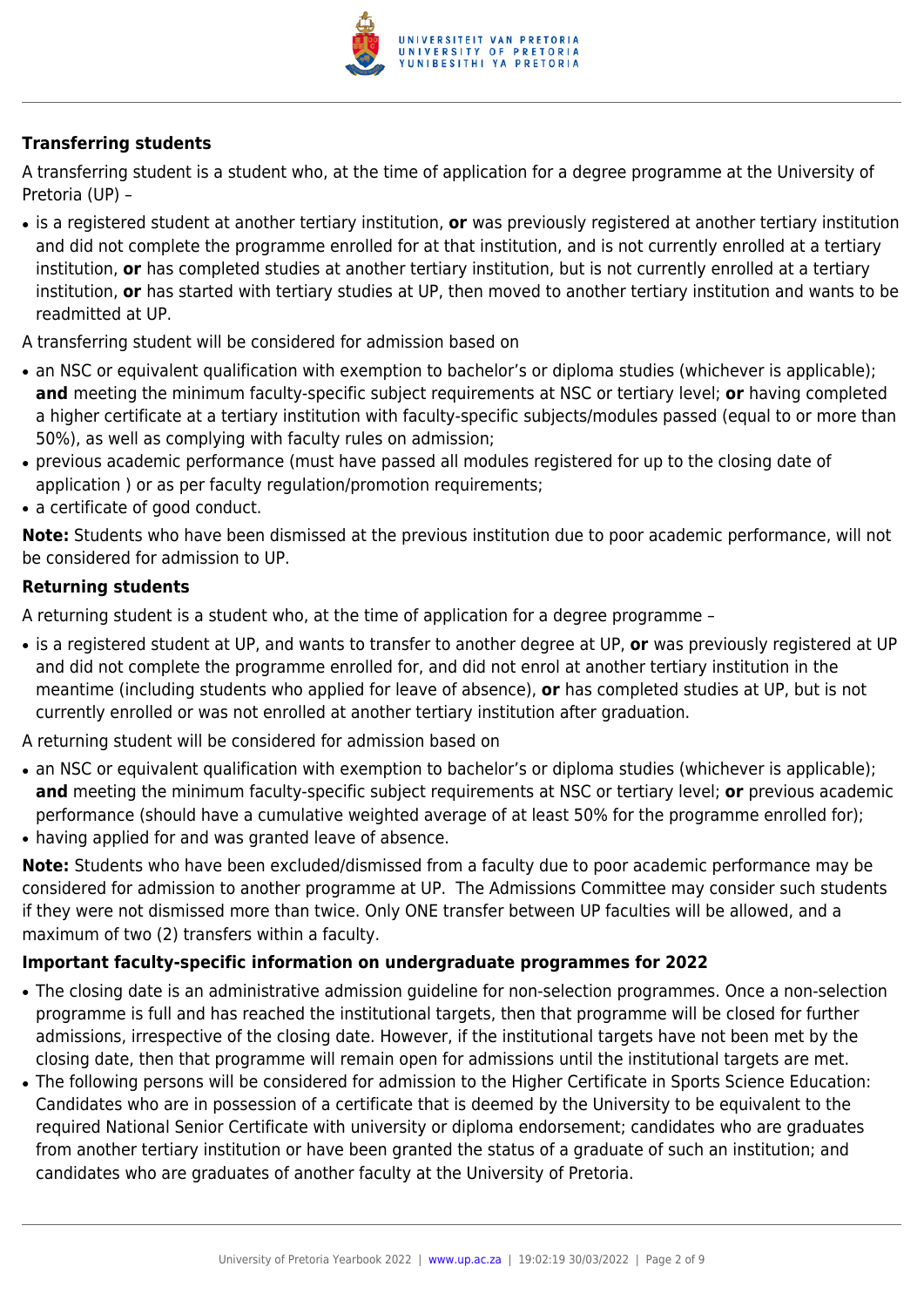

- Applicants who only obtained an admission to diploma studies endorsement for the NSC and who comply with all other admission requirements for this programme, may be considered for admission to the Higher Certificate only.
- Life Orientation is excluded when calculating the APS.
- As soon as candidates are admitted, they will be informed that they must register at the University in January of the following year. It is in the interest of prospective students, in particular those who need financial support and/or placement in a residence, to apply as soon as possible.
- All modules will be presented in English, as English is the language of tuition, communication and correspondence.

#### **University of Pretoria website: [click here](http://Www.up.ac.za/education)**

#### **Minimum requirements Achievement level**

**English Home Language or English First Additional Language APS**

NSC/IEB

4 **20**

#### \***Admission to BEd with a Higher Certificate in in Sports Science Education**

Applicants who only obtained an Admission to diploma studies endorsement after the final NSC or equivalent qualification, may be considered for admission to the BEd Senior Phase and FET Teaching degree (09133031), with specialisation in the elective combination of Human Movement Studies and Sport Management, if they complete the Higher Certificate in Sports Science Education successfully with a minimum cumulative weighted average of 60% (excluding JRC 150 (Sports Practical 150)). These applications will have to be approved Senate's discretionary via the Faculty Board.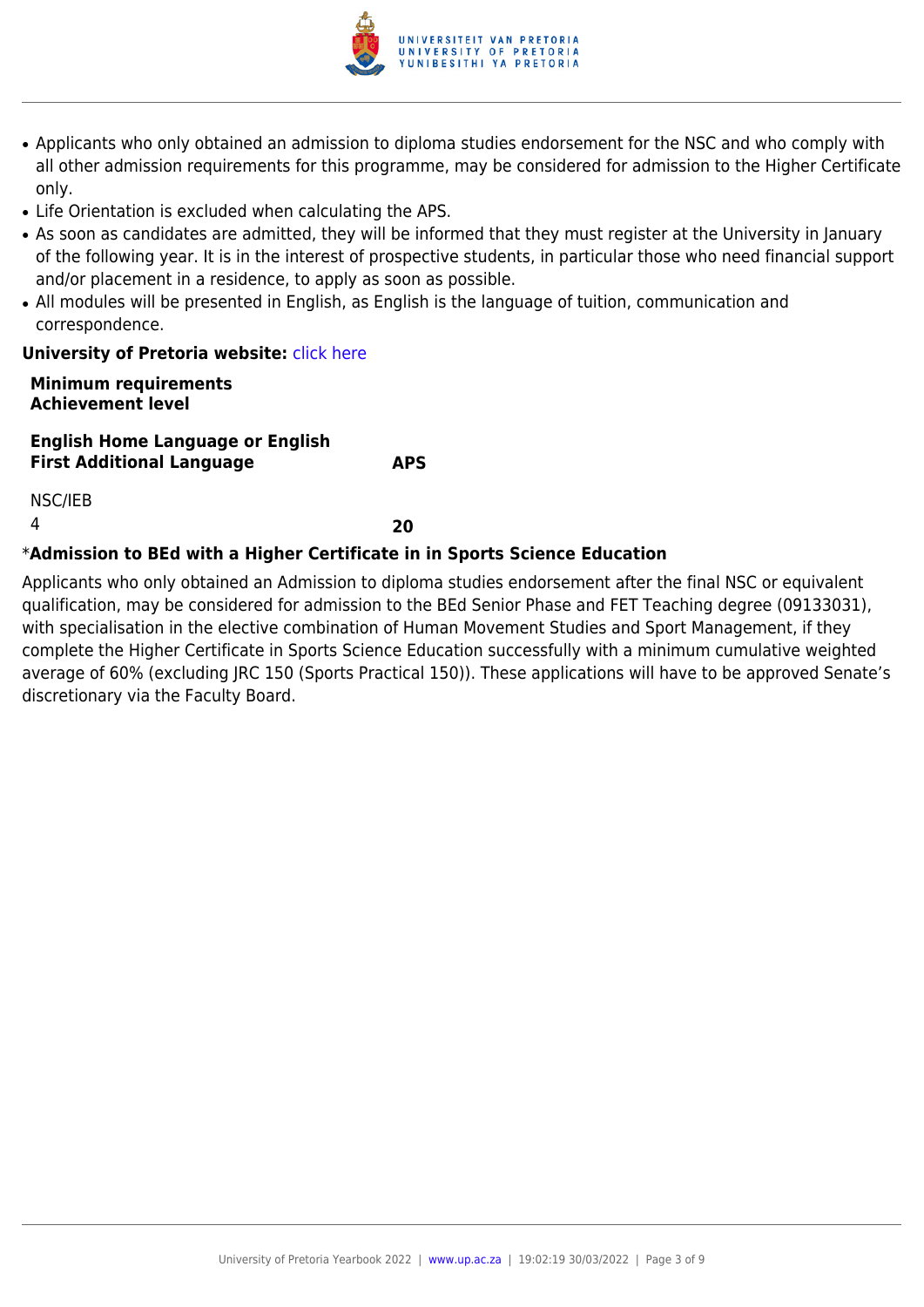

# Curriculum: Final year

**Minimum credits: 120**

## **Fundamental modules**

### **Academic orientation 109 (UPO 109)**

| <b>Module credits</b>         | 0.00                           |
|-------------------------------|--------------------------------|
| <b>NQF Level</b>              | 00                             |
| <b>Language of tuition</b>    | Module is presented in English |
| <b>Department</b>             | <b>Education Deans Office</b>  |
| <b>Period of presentation</b> | Year                           |

## **Core modules**

#### **Personal development and life skills training 150 (JLO 150)**

| <b>Module credits</b>         | 12.00                                |
|-------------------------------|--------------------------------------|
| <b>NQF Level</b>              | 05                                   |
| <b>Prerequisites</b>          | Admission to the relevant programme. |
| <b>Contact time</b>           | 2 lectures per week                  |
| <b>Language of tuition</b>    | Module is presented in English       |
| <b>Department</b>             | <b>Humanities Education</b>          |
| <b>Period of presentation</b> | Semester 1                           |

#### **Module content**

The main focus of this module is on personal development and therefore the question: "Who am I?" is posed. The content is designed to focus on the student as individual and on the various factors that influence individual development. Students are guided to develop relevant knowledge, intrapersonal skills and attitudes to display resilient behaviour.

#### **Literacies in education 150 (JLZ 150)**

| <b>Module credits</b>         | 6.00                                 |
|-------------------------------|--------------------------------------|
| <b>NQF Level</b>              | 05                                   |
| <b>Prerequisites</b>          | Admission to the relevant programme. |
| <b>Contact time</b>           | 2 lectures per week                  |
| <b>Language of tuition</b>    | Module is presented in English       |
| <b>Department</b>             | <b>Humanities Education</b>          |
| <b>Period of presentation</b> | Semester 2                           |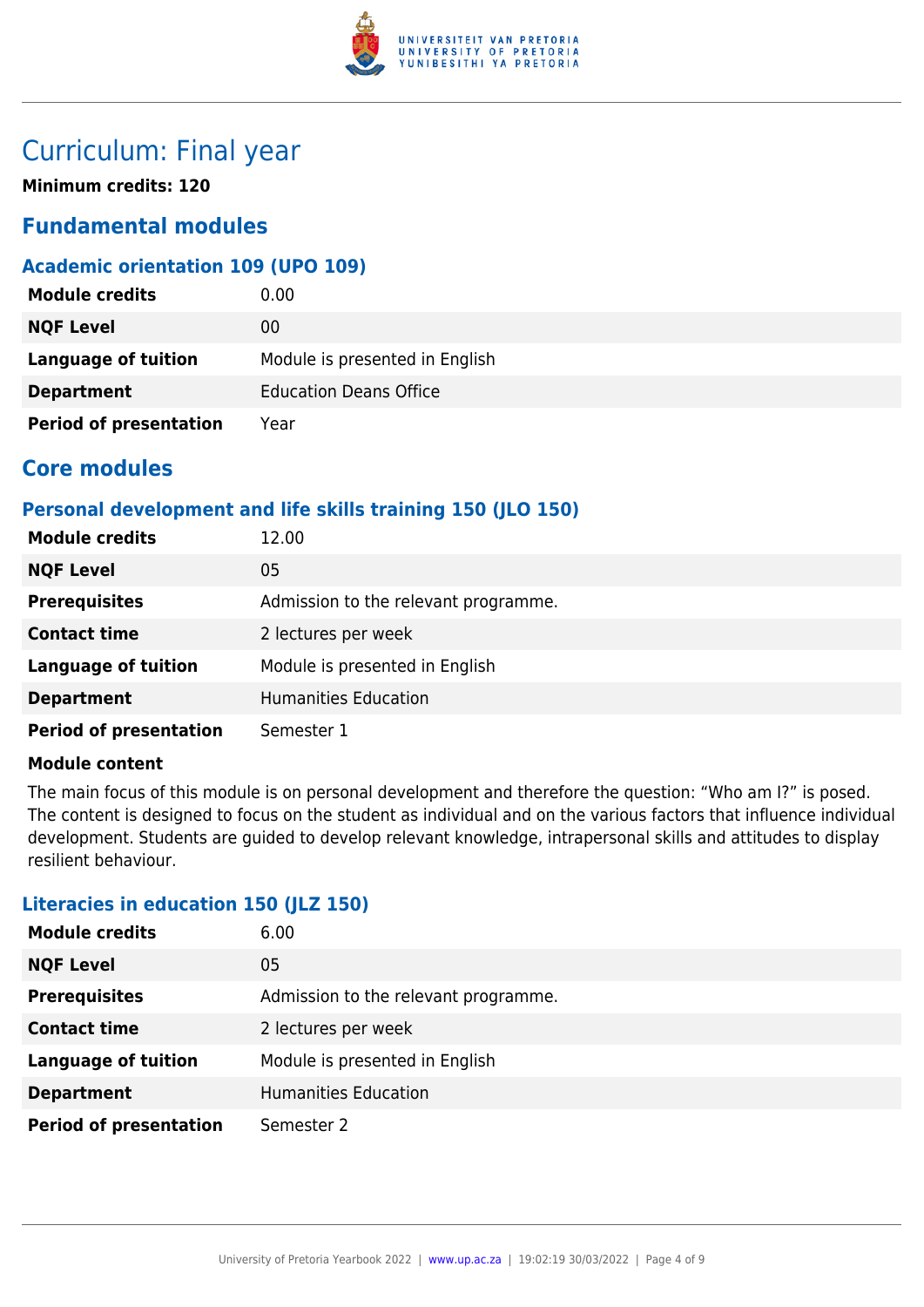

#### **Module content**

The module focuses on producing academic texts. Students learn how to use different modes of writing, including description, discussion, cause and effect, explanation and argumentation. They learn how to plan, write and edit an academic essay using a process approach. Specific attention is paid to engaging with other authors, and referencing appropriately. The module also pays attention to formatting academic work and representing verbal information visually.

#### **Literacies in education 151 (JLZ 151)**

| <b>Module credits</b>         | 6.00                                                                                                                             |
|-------------------------------|----------------------------------------------------------------------------------------------------------------------------------|
| <b>NQF Level</b>              | 05                                                                                                                               |
| <b>Prerequisites</b>          | Afrikaans Home Language 50% or English Home Language 50% OR English 1st<br>Add Language 60% Admission to the relevant programme. |
| <b>Contact time</b>           | 2 lectures per week                                                                                                              |
| <b>Language of tuition</b>    | Module is presented in English                                                                                                   |
| <b>Department</b>             | <b>Humanities Education</b>                                                                                                      |
| <b>Period of presentation</b> | Semester 2                                                                                                                       |

#### **Module content**

The module focuses on producing academic texts. Students learn how to use different modes of writing, including description, discussion, cause and effect, explanation and argumentation. They learn how to plan, write and edit an academic essay, using a process approach. Specific attention is paid to engaging with other authors, and referencing appropriately. The module also pays attention to formatting academic work and representing verbal information visually. Additional support is provided through practical tasks and discussions.

#### **Sports and physical education management 114 (JMB 114)**

| <b>Module credits</b>         | 8.00                           |
|-------------------------------|--------------------------------|
| <b>NQF Level</b>              | 05                             |
| <b>Prerequisites</b>          | No prerequisites.              |
| <b>Contact time</b>           | 2 lectures per week            |
| <b>Language of tuition</b>    | Module is presented in English |
| <b>Department</b>             | <b>Humanities Education</b>    |
| <b>Period of presentation</b> | Semester 1                     |

#### **Module content**

The purposes of physical activities as well as theories and philosophies of movement are studied. In addition, the coaching of young athletes and the challenges facing the teacher as coach receive attention. The importance of planning as the first phase of sports management is emphasised.

#### **Human motor skills development 116 (JMB 116)**

| <b>Module credits</b> | 8.00 |
|-----------------------|------|
| <b>NQF Level</b>      | 05   |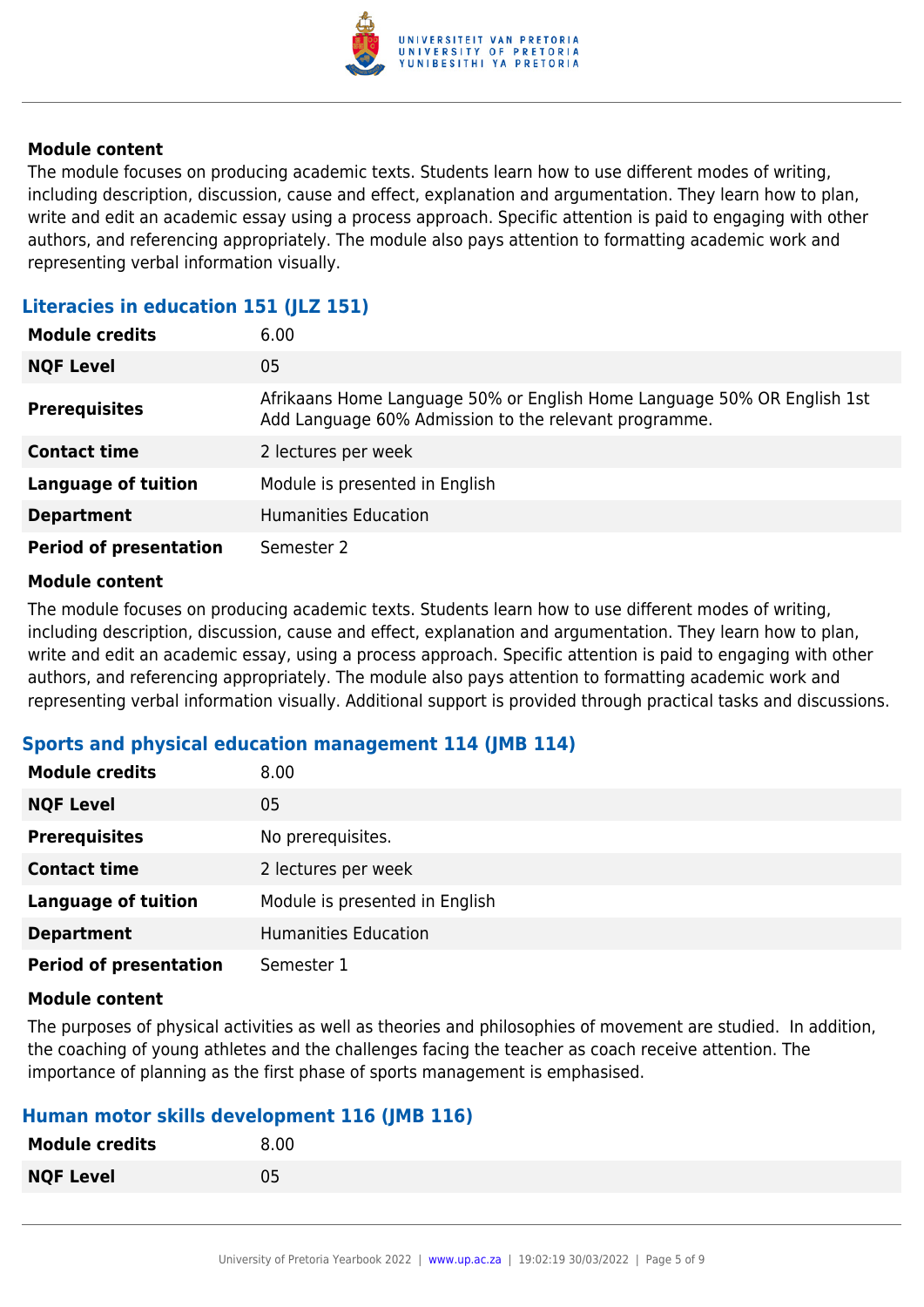

| <b>Prerequisites</b>          | No prerequisites.                           |
|-------------------------------|---------------------------------------------|
| <b>Contact time</b>           | 1 lecture per week, Online hybrid supported |
| Language of tuition           | Module is presented in English              |
| <b>Department</b>             | Humanities Education                        |
| <b>Period of presentation</b> | Quarter 4                                   |

#### **Module content**

This module introduces the student to basic knowledge and understanding of motor development. Attention is also paid to the analysis of human motor growth and development in regular populations. Growth, maturation, physical activity and performance of children and adolescents as they progress from birth to young adulthood are included.

#### **Basic human anatomy and physiology 125 (JMB 125)**

| <b>Module credits</b>         | 8.00                           |
|-------------------------------|--------------------------------|
| <b>NQF Level</b>              | 05                             |
| <b>Prerequisites</b>          | No prerequisites.              |
| <b>Contact time</b>           | 2 lectures per week            |
| <b>Language of tuition</b>    | Module is presented in English |
| <b>Department</b>             | <b>Humanities Education</b>    |
| <b>Period of presentation</b> | Semester 2                     |

#### **Module content**

In this module students are introduced to the structure and functions of systems in the human body. The skeletal system and the muscular system receive primary attention. Additionally, students acquire knowledge and skills in management – particularly organizational skills in the sports context.

#### **Sports practical (Basic) 150 (JRC 150)**

| <b>Module credits</b>         | 32.00                          |
|-------------------------------|--------------------------------|
| <b>NQF Level</b>              | 05                             |
| <b>Contact time</b>           | 5 practicals per week          |
| <b>Language of tuition</b>    | Module is presented in English |
| <b>Department</b>             | <b>Humanities Education</b>    |
| <b>Period of presentation</b> | Year                           |

#### **Module content**

Sport-specific skills, team situation; rules and regulations, refereeing; game analysis; coaching. The main focus of this practical module is to provide students with exposure to exercise delivery techniques as well as provide valuable experience in the administrative duties for their selected sport. This will help the student to better understand the physical demands and the administrative responsibilities for their selected sport. Community Engagement / Service Learning.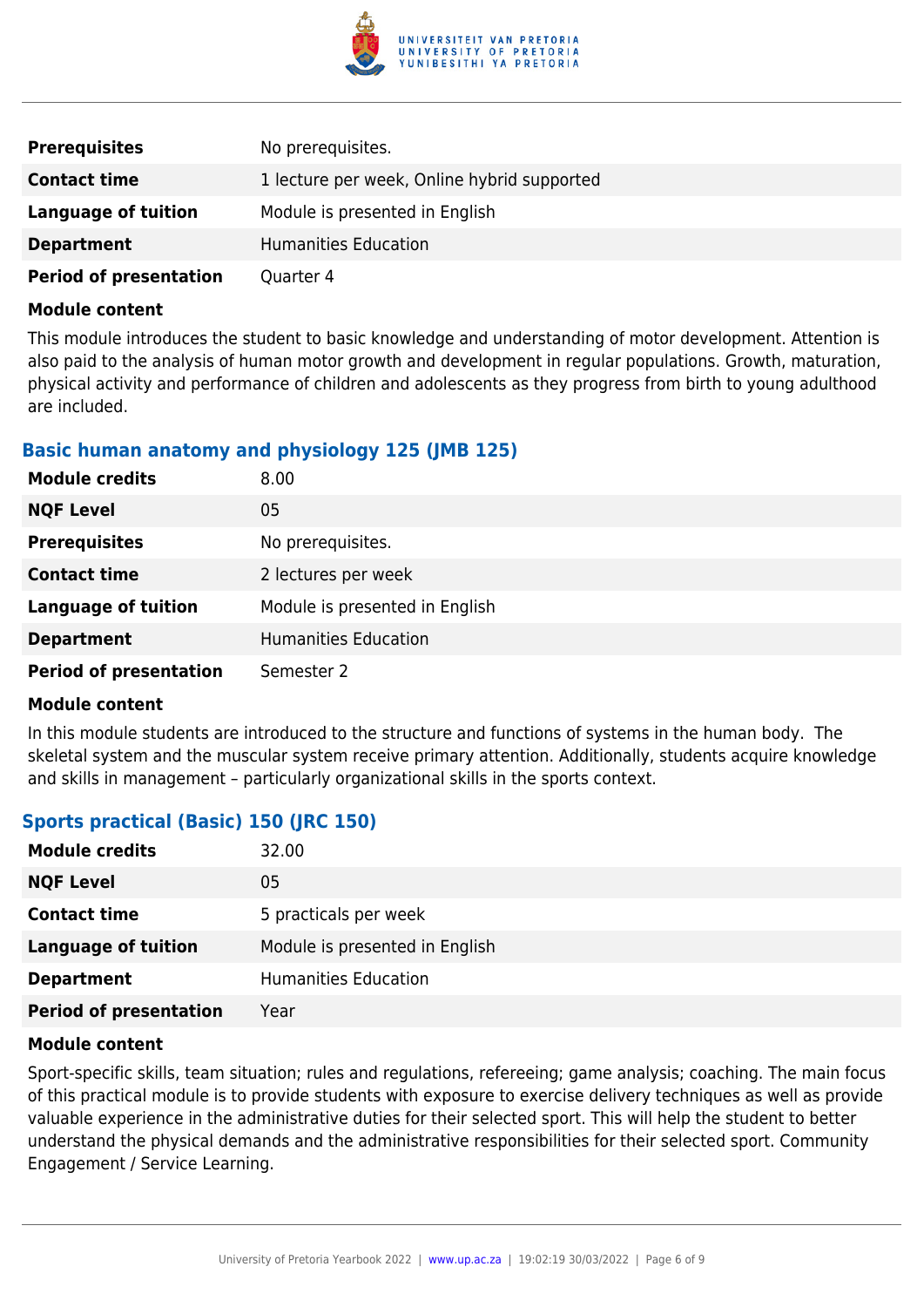

## **Foundations of recreation 111 (JRM 111)**

| <b>Module credits</b>         | 8.00                                         |
|-------------------------------|----------------------------------------------|
| <b>NQF Level</b>              | 05                                           |
| <b>Prerequisites</b>          | No prerequisites.                            |
| <b>Contact time</b>           | 3 lectures per week, Online hybrid supported |
| <b>Language of tuition</b>    | Module is presented in English               |
| <b>Department</b>             | Humanities Education                         |
| <b>Period of presentation</b> | Semester 1                                   |

#### **Module content**

This module is a broad introduction to sport and recreation as products in the market. Students discover the nature of sport and recreation, the difference between the concepts and policies, plans, strategies and structures of sport and recreation in South Africa and Zone VI in Africa. The dynamic scope and nature of recreation and sports management are introduced and discussed. Emphasis is placed on basic management tasks and functions in sport and recreation contexts, interpersonal skills, leadership and control systems and techniques in sport and recreation. The module establishes a foundation of management knowledge and skills on which subsequent sport and recreation management modules are built.

#### **Sport injuries 141 (JXE 141)**

| <b>Module credits</b>         | 10.00                             |
|-------------------------------|-----------------------------------|
| <b>NQF Level</b>              | 05                                |
| <b>Prerequisites</b>          | No prerequisites.                 |
| <b>Contact time</b>           | Supervised practicals of 20 hours |
| <b>Language of tuition</b>    | Module is presented in English    |
| <b>Department</b>             | <b>Humanities Education</b>       |
| <b>Period of presentation</b> | Year                              |

#### **Module content**

Bio-mechanic factors, causes of injuries, soft-tissue injuries, podiatry, first aid, massage, strapping and CPR. Supervised practice of 20 hours.The main focus of this module is on principles of first aid, causes of injuries, softtissue injuries,sport massage and fundamentals of strapping. Students must acquire a recognised first aid certificate before the end of their first year.

#### **Fundamental nutrition 143 (JXE 143)**

| <b>Module credits</b> | 8.00                                        |
|-----------------------|---------------------------------------------|
| <b>NQF Level</b>      | 05                                          |
| <b>Prerequisites</b>  | No prerequisites.                           |
| <b>Contact time</b>   | 1 lecture per week, Online hybrid supported |
| Language of tuition   | Module is presented in English              |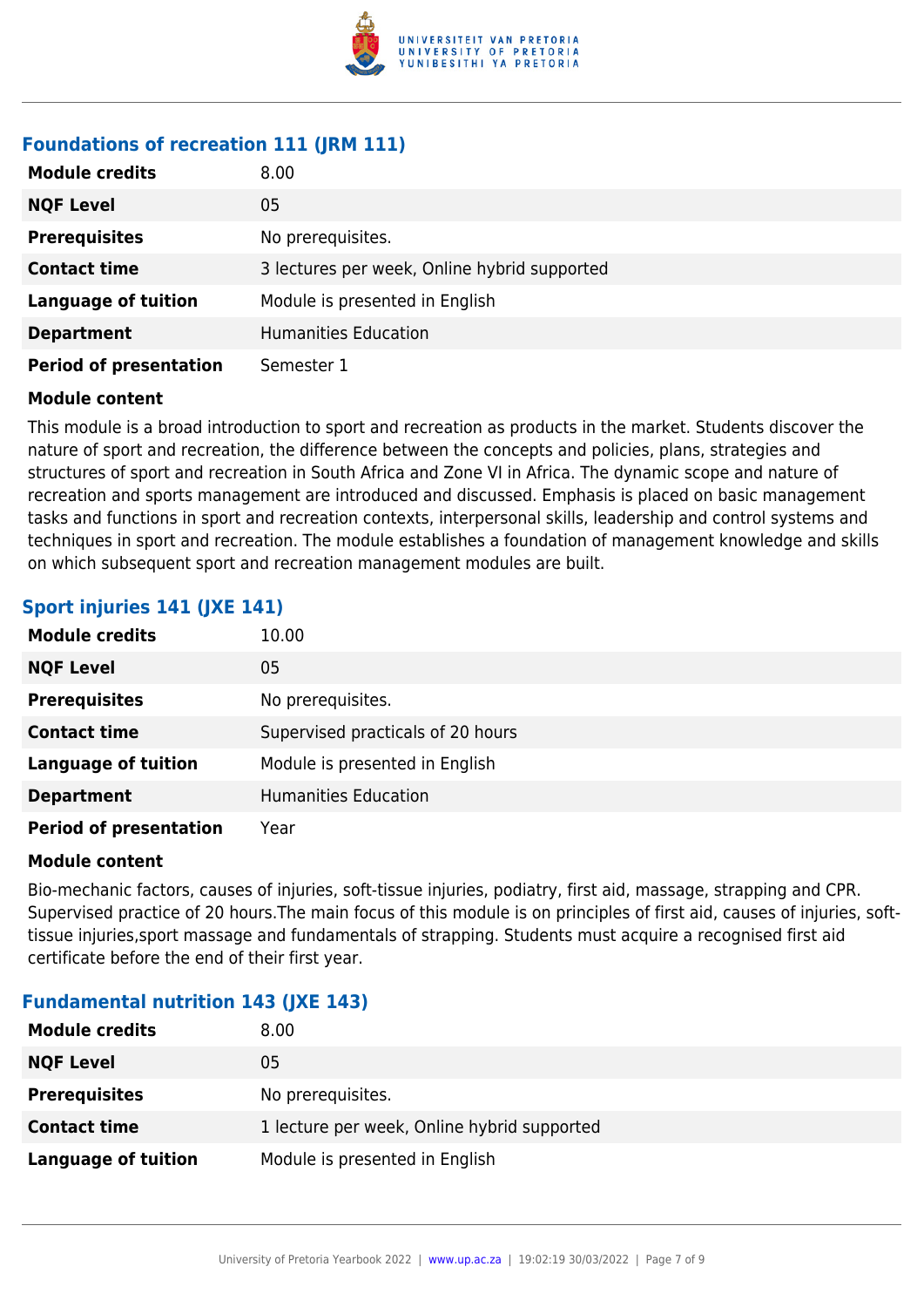

#### **Period of presentation** Quarter 3

#### **Module content**

This module introduces the student to the field of basic nutrition. The module addresses key concepts related to nutrients and their work in the body and describes the role of foods and nutrients in energy balance and physical activity. The module will cover various aspects of self-evaluation of the student athlete. It will take the student on a learning experience by application of sound nutrition principles: from assessment of current intake, correction of quantity of food, quality of food sources and meal planning to integrate theoretical aspects.

#### **Exercise and training principles 151 (JXE 151)**

| <b>Module credits</b>         | 8.00                                          |
|-------------------------------|-----------------------------------------------|
| <b>NQF Level</b>              | 05                                            |
| <b>Prerequisites</b>          | No prerequisites.                             |
| <b>Contact time</b>           | Online hybrid supported, Sport code dependent |
| <b>Language of tuition</b>    | Module is presented in English                |
| <b>Department</b>             | <b>Humanities Education</b>                   |
| <b>Period of presentation</b> | Year                                          |

#### **Module content**

The main focus of this practical module is to introduce students to coaching and adjudication. Students must acquire a recognised sport coaching, refereeing and umpiring certificate in their selected sport. Students will also be introduced to fundamentals of developing a sport conditioning programme.

#### **Coaching professionalism 151 (JXP 151)**

| <b>Module credits</b>         | 8.00                                        |
|-------------------------------|---------------------------------------------|
| <b>NQF Level</b>              | 05                                          |
| <b>Prerequisites</b>          | No prerequisites.                           |
| <b>Contact time</b>           | 1 lecture per week, Online hybrid supported |
| <b>Language of tuition</b>    | Module is presented in English              |
| <b>Department</b>             | <b>Humanities Education</b>                 |
| <b>Period of presentation</b> | Quarter 4                                   |

#### **Module content**

This module aims to introduce students to the principles that underpin coaching practices. The module will cover the importance of developing coaching philosophies, roles undertaken by a coach and skills needed in order to coach effectively. The aim of this module is further to equip students with skills of coaching holistically, on the sports field, during practice sessions, competitions and beyond for life.